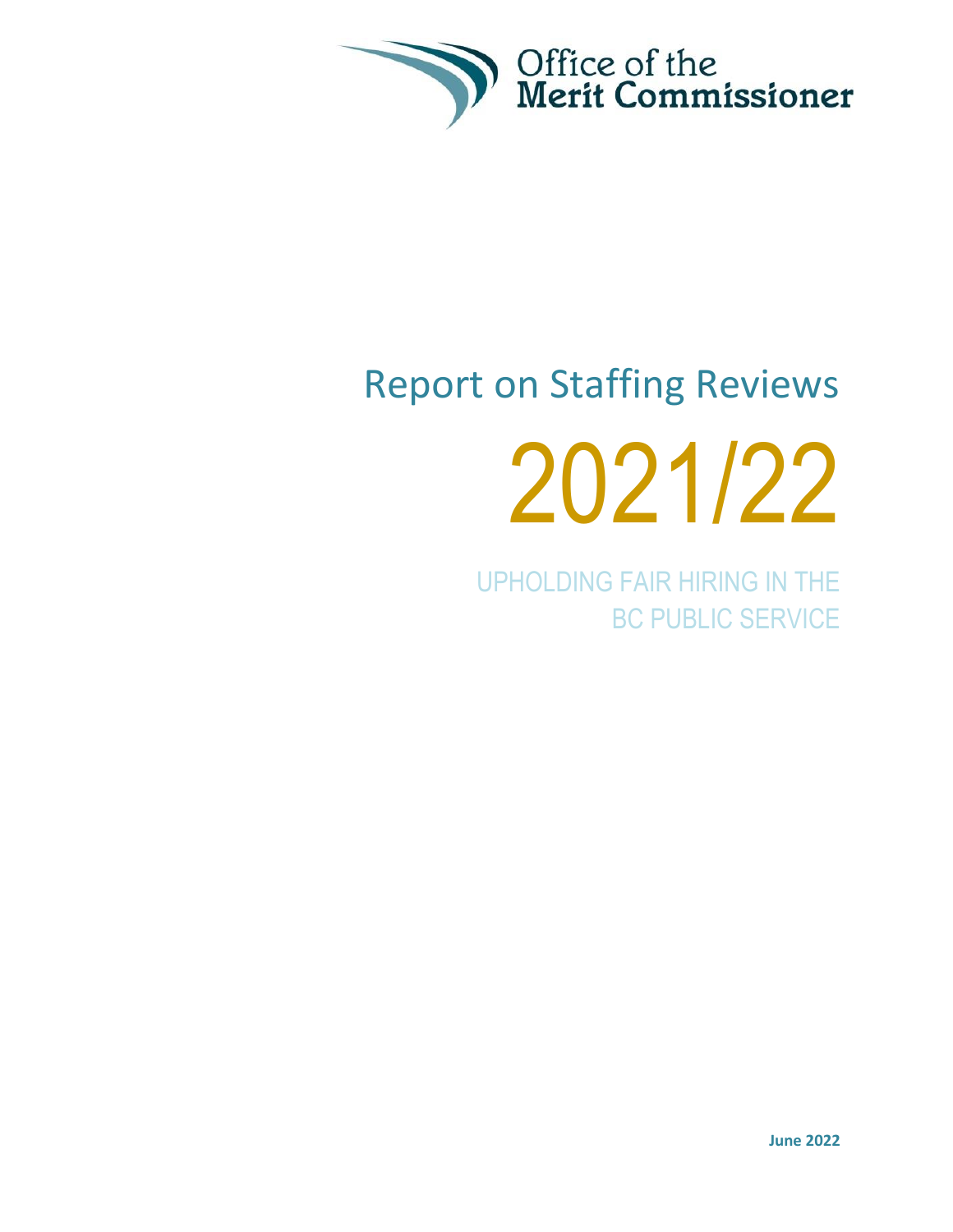# **Table of Contents**

| <b>Executive Summary</b>     | 1              |
|------------------------------|----------------|
| <b>Introduction</b>          | $\overline{2}$ |
| <b>Factors of Merit</b>      | $\overline{2}$ |
| 2021/22 Staffing Reviews     | 5              |
| Step $1 -$ Feedback          | 5              |
| Step 2 - Internal Inquiry    | 6              |
| Step 3 - Requests for Review | 6              |
| <b>Grounds for Review</b>    | 8              |
| <b>Observations</b>          | 14             |
| <b>Conclusion</b>            | 15             |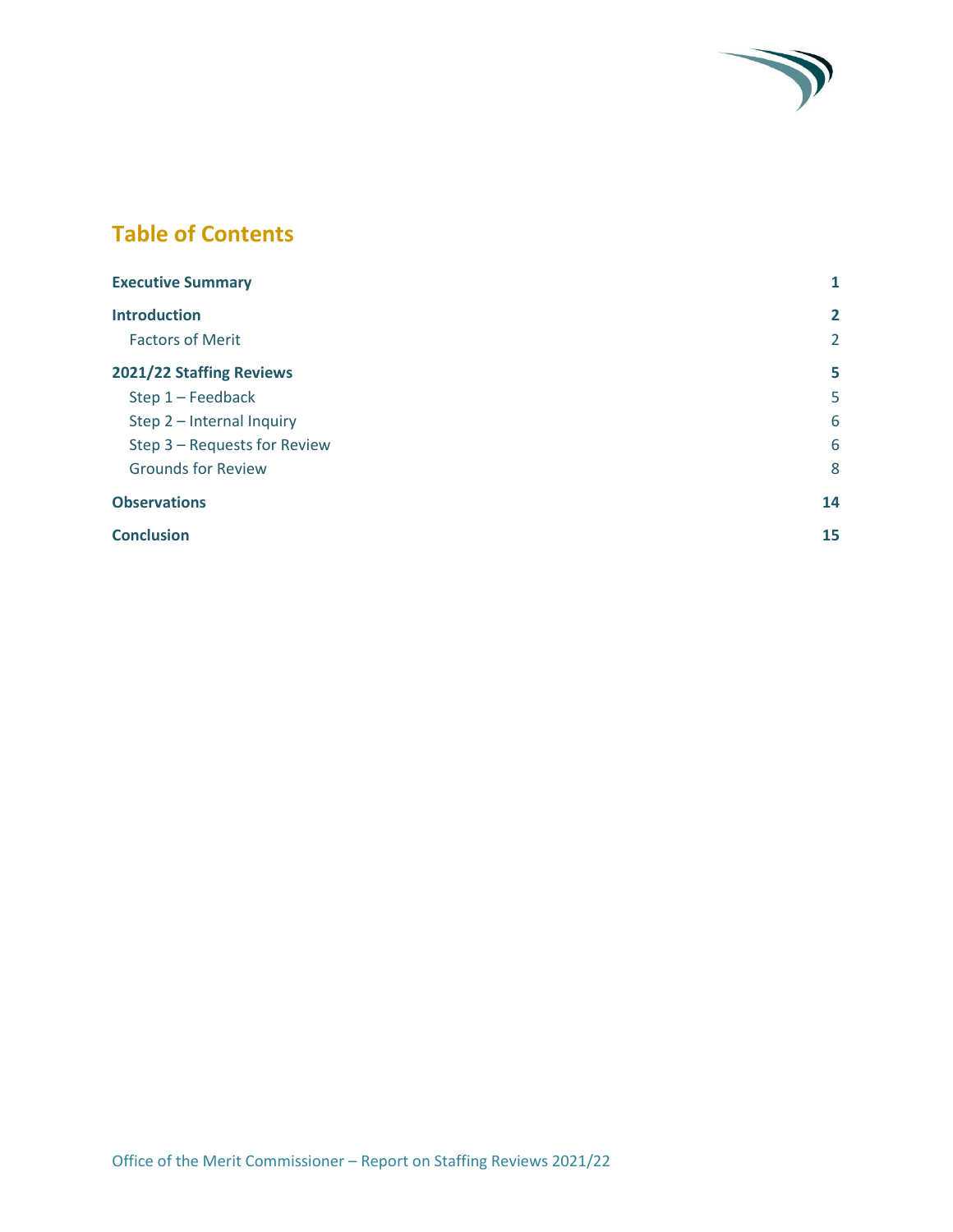

# <span id="page-2-0"></span>**Executive Summary**

The Report on Staffing Reviews 2021/22 outlines the steps in the staffing review process and provides a brief overview of the staffing review activity that occurred at Step 2 (internal inquiry) and a more detailed examination of the staffing review activity that occurred at Step 3 (review). The report also summarizes the key grounds submitted for a staffing review and the Merit Commissioner's findings.

During the 2021/22 fiscal year, the Merit Commissioner received 22 staffing review requests including one which was subsequently withdrawn and two which were ineligible.

Of the 19 reviews conducted, the Merit Commissioner:

- directed the reconsideration of the appointment decision in three cases; and
- upheld the appointment decision in the other 16 cases.

Most of the requestors had concerns about the interviewing and testing stage of the hiring process. These grounds were varied and included the interview format, question design, and marking responses. There were also a number of grounds concerning the proper consideration and weighting of one or more of the factors of merit, in particular the requestor's experience. Several grounds questioned the short-listing process or the panel's objectivity. Less frequent were grounds related to past work performance or process administration. Several of the grounds were outside the scope of the Merit Commissioner's statutory responsibilities such as perceived harassment or the introduction of a new ground that had not been raised to the deputy minister at the internal inquiry step of the process.

Of the 19 staffing reviews conducted, the Merit Commissioner directed reconsiderations for three competitions. In two of these competitions, the flaws involved issues of reasonableness during shortlisting. In the other competition, the flaw involved inconsistent treatment of candidates due to a problem with the administration of a test. These reviews highlight the fundamental importance of a well-designed assessment processes to avoid or mitigate errors.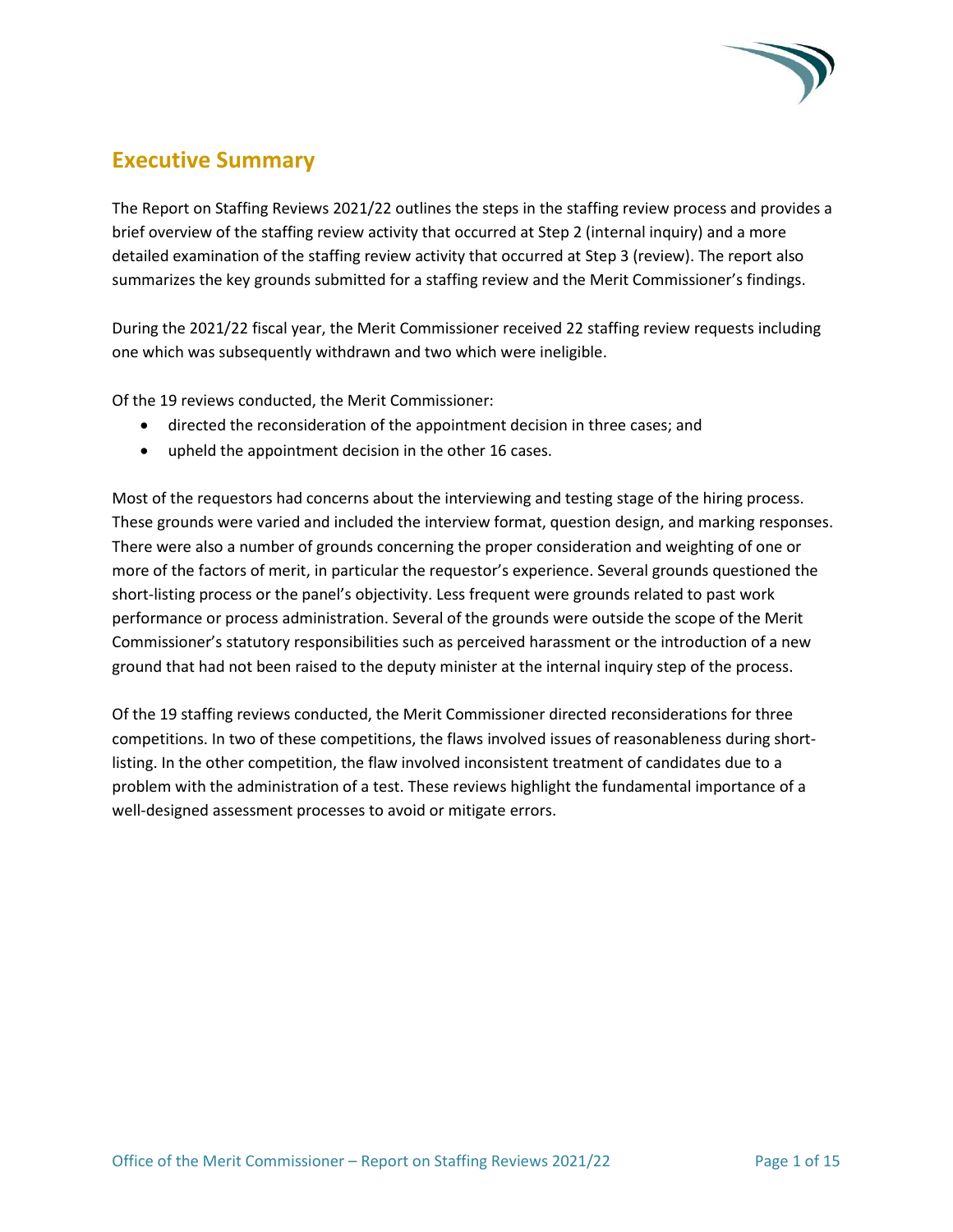

# <span id="page-3-0"></span>**Introduction**

Since December 2003, the *Public Service Act* (the *Act)* has given employees the right to request a review of an appointment decision. This right may be exercised by unsuccessful employee applicants who are concerned that the process did not comply with requirements under section 8(1) of the *Act*.

Section 8(1) of the *Act* requires appointments to the BC Public Service be:

- based on the principle of merit, and
- the result of a process designed to appraise the knowledge, skills, and abilities of eligible applicants.

Although there is no formal definition of the principle of merit, it is understood as:

• Hiring and promoting individuals based on an assessment of competence and ability to do the job, and not on any political or personal connections.

With respect to a process designed to appraise the knowledge, skills, and abilities of eligible applicants:

- Eligibility means:
	- $\circ$  conditions of employment (e.g., Canadian citizenship, legal age to work) are met.
	- o mandatory requirements (e.g., restrictions, education, experience) are met.
- There are appropriate method(s) of assessing applicant's knowledge, skills and abilities relative to each other including behavioural competencies which are a form of knowledge and skills.
- The outcome results in the highest-ranked candidate being appointed to the position.

Other terms for such a process include: competition, competitive process, hiring process, selection process and expression of interest.

### <span id="page-3-1"></span>**Factors of Merit**

Section 8(2) also sets out all the factors that must be considered in determining merit. The specifics of these factors are identified based on the nature of the position's responsibilities and duties. The factors of merit include:

- education
- experience
- knowledge
- skills
- past work performance, and
- years of continuous service in the BC Public Service. The requirements for considering and assessing this factor vary based on whether there are any collective agreement provisions that apply to the position.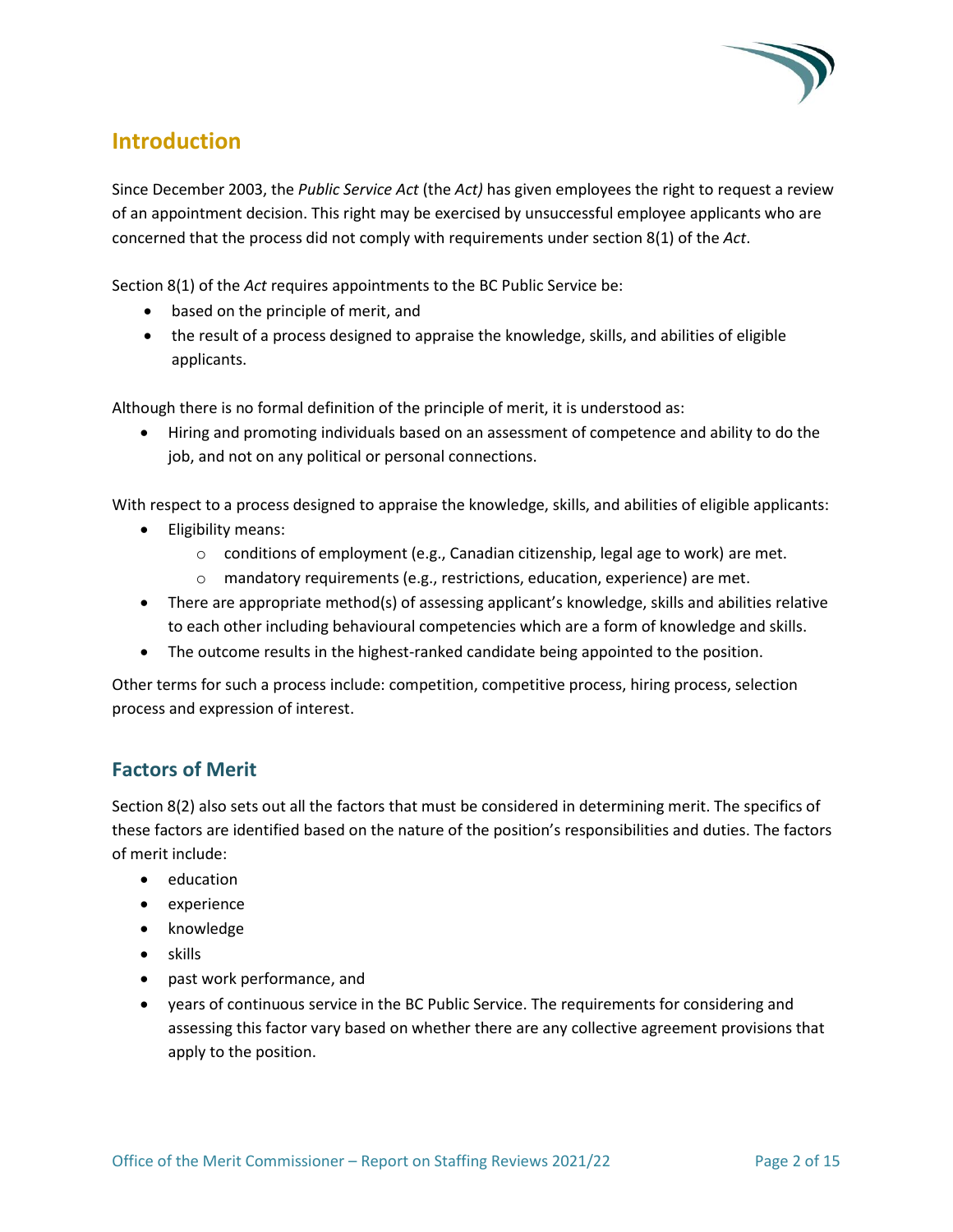

To be eligible for a review of the appointment decision, employees must be:

- working (or on layoff at the time of requesting feedback);
- appointed to their current position under the *Act* (e.g., Order in Council appointments are not eligible); and
- unsuccessful in a competition for a permanent or long-term appointment (over 7 months).

Following notification of the competition outcome, an employee may start the staffing review process. The process has three steps. For each step, the employee must act within a defined time limit before moving on to the next step.



At Step 1, an unsuccessful employee applicant:

- requests feedback or an explanation from the hiring manager as to why they were unsuccessful;
- makes the request within five calendar days of receiving notice of the staffing decision; and
- may choose to proceed to Step 2 after receiving feedback if they are concerned that the appointment decision or the hiring process was not merit-based.

At Step 2, an unsuccessful employee applicant:

- requests that the organization head conduct an inquiry;
- makes the request within five calendar days of receiving feedback or an explanation as to why they were unsuccessful from the hiring manager; and,
- may choose to proceed to Step 3 after receiving the inquiry decision, if:
	- $\circ$  they still believe the appointment or the hiring process was not merit-based; and
	- o the appointment decision is for a position in a bargaining unit.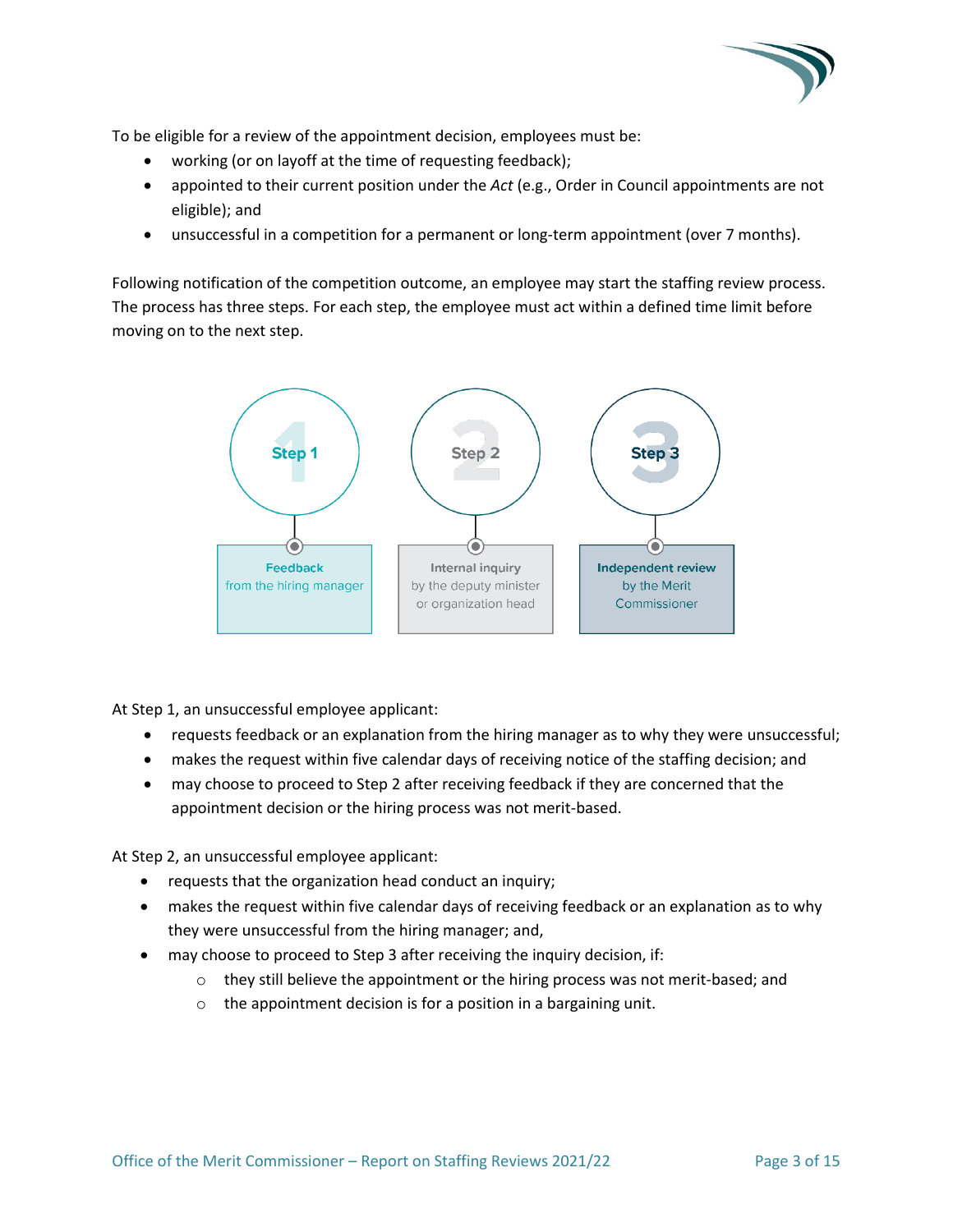

At Step 3, an unsuccessful employee applicant to a position covered by a union agreement who is dissatisfied with the inquiry decision:

- requests that the Merit Commissioner conduct a staffing review;
- makes the request within five calendar days of receiving the organization head's decision; and
- bases their request on the grounds submitted to the organization head at Step 2.

As an Officer of the Legislature, the Merit Commissioner is independent from ministries and other government organizations (e.g., BC Public Service Agency, BC Pension Corporation). This independence allows the Commissioner to conduct a fresh and impartial examination of the process that led to the appointment. The review is conducted through a thorough and timely investigation that does not involve a hearing and the Merit Commissioner's decision is final and binding.

The staffing review process for eligible requests is summarized in the box below.

| <b>Review Process for Eligible Staffing Review Request</b> |                                                                                                                                                                                                                                                                                                                                               |  |
|------------------------------------------------------------|-----------------------------------------------------------------------------------------------------------------------------------------------------------------------------------------------------------------------------------------------------------------------------------------------------------------------------------------------|--|
| <b>We examine</b>                                          | Aspects of the hiring process that are related to the employee's concerns<br>("grounds").<br>Facts and evidence obtained from:<br>the competition file;<br>$\bullet$<br>discussions with the employee requesting the review, the panel chair and,<br>$\bullet$<br>where necessary, other relevant individuals, such as hiring panel members.  |  |
| We consider                                                | Compliance with relevant legislation, policy, and provisions of collective<br>agreements.<br>Application of the fair hiring principles, including:<br>open and transparent approach<br>$\bullet$<br>objective and job-related assessments<br>$\bullet$<br>reasonable decisions, and<br>$\bullet$<br>fair and equitable treatment<br>$\bullet$ |  |
| <b>The Merit</b><br><b>Commissioner decides</b>            | To uphold the appointment decision where the aspects comply with the<br>requirements of section 8(1) of the Act, or<br>To direct a reconsideration of the appointment decision, where the aspects do not<br>comply with the requirements of section 8(1) of the Act.                                                                          |  |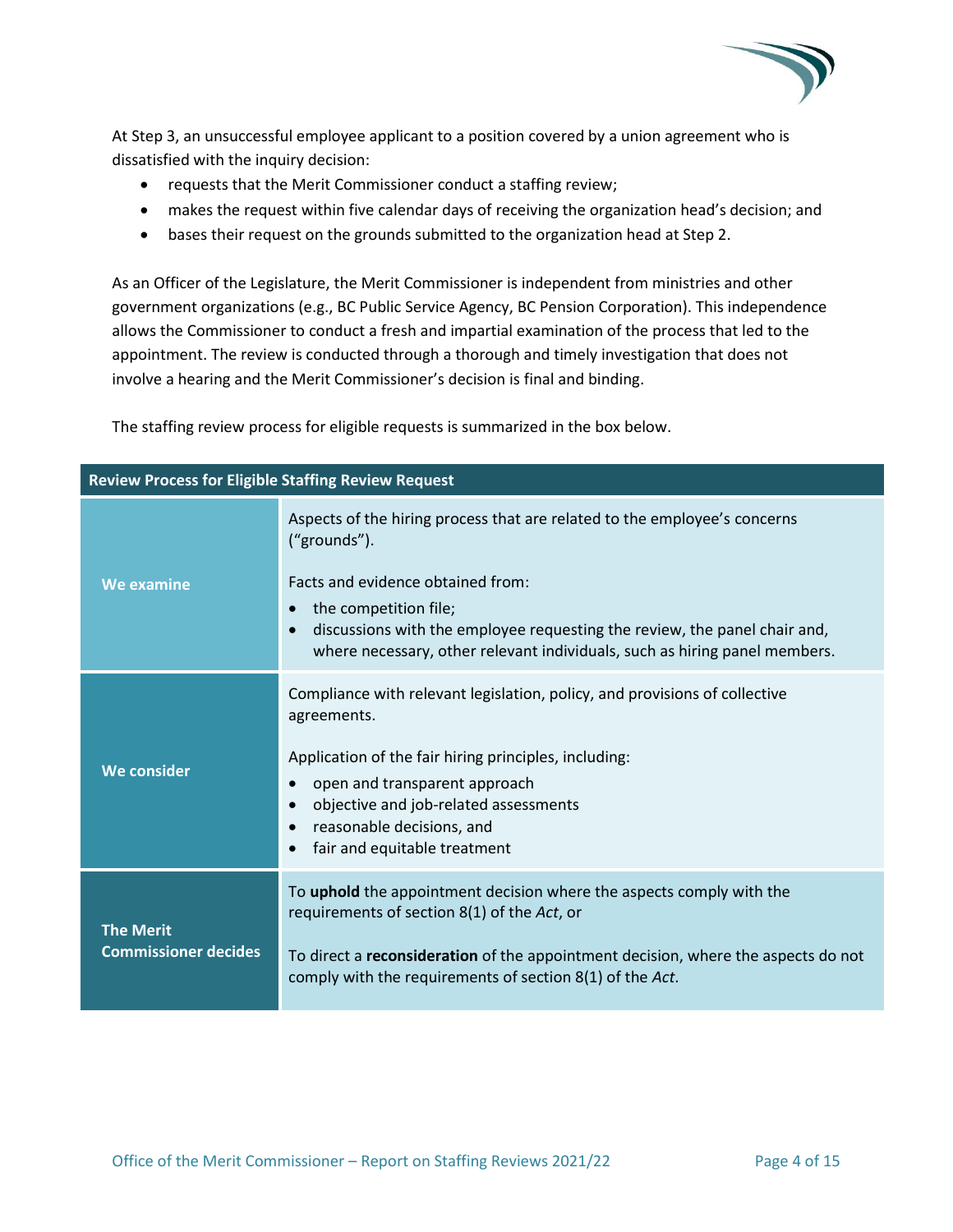

# <span id="page-6-0"></span>**2021/22 Staffing Reviews**

#### <span id="page-6-1"></span>**Step 1 – Feedback**

Providing unsuccessful applicants with feedback and proper notification of the competition outcome is an important part of the hiring process. Final notification is also a critical precursor to Step 1 of the staffing review process for unsuccessful employee applicants to fairly consider and access their rights to a staffing review.

The annual merit performance audits have generally observed that almost all applicants have been provided with proper final notification. This is a reassuring indicator that unsuccessful employee applicants are offered the opportunity to seek feedback once they are notified of the competition outcome and can exercise their right to begin the review process.

While the provision of feedback does not fall within the scope of the staffing review process, it is an important step in any competition. In 2021/22, several requestors expressed concerns with the feedback provided to them. Two of the requestors believed that they should have received feedback in writing rather than verbally. One of the same requestors also expressed concern that during feedback the hiring manager failed to disclose that a referee had provided a less than favourable assessment of their past work performance. Another requestor stated that the quality and manner of feedback was vague, unhelpful, and not provided by a person on the hiring panel. However, there is no requirement in legislation or the associated regulation that requires feedback be provided by the hiring manager or that it be provided to candidates in writing. Standard practice in the BC Public Service is for an individual who was directly involved in the selection process, such as the hiring manager or a panel member, to provide feedback verbally.

Often the requestor and the hiring manager have different views of what information was exchanged during feedback. Hiring managers are required to provide employees with a complete account of their performance in the process, and employees must be receptive to hearing the panel's observations of their performance. Not only should feedback be constructive to help candidates improve their work performance but it also must be accurate to allow them to make an informed decision whether to exercise their right to request a staffing review, and on what grounds to base their request. Specific and informative feedback can also provide candidates with assurance that the staffing process was fair and objective.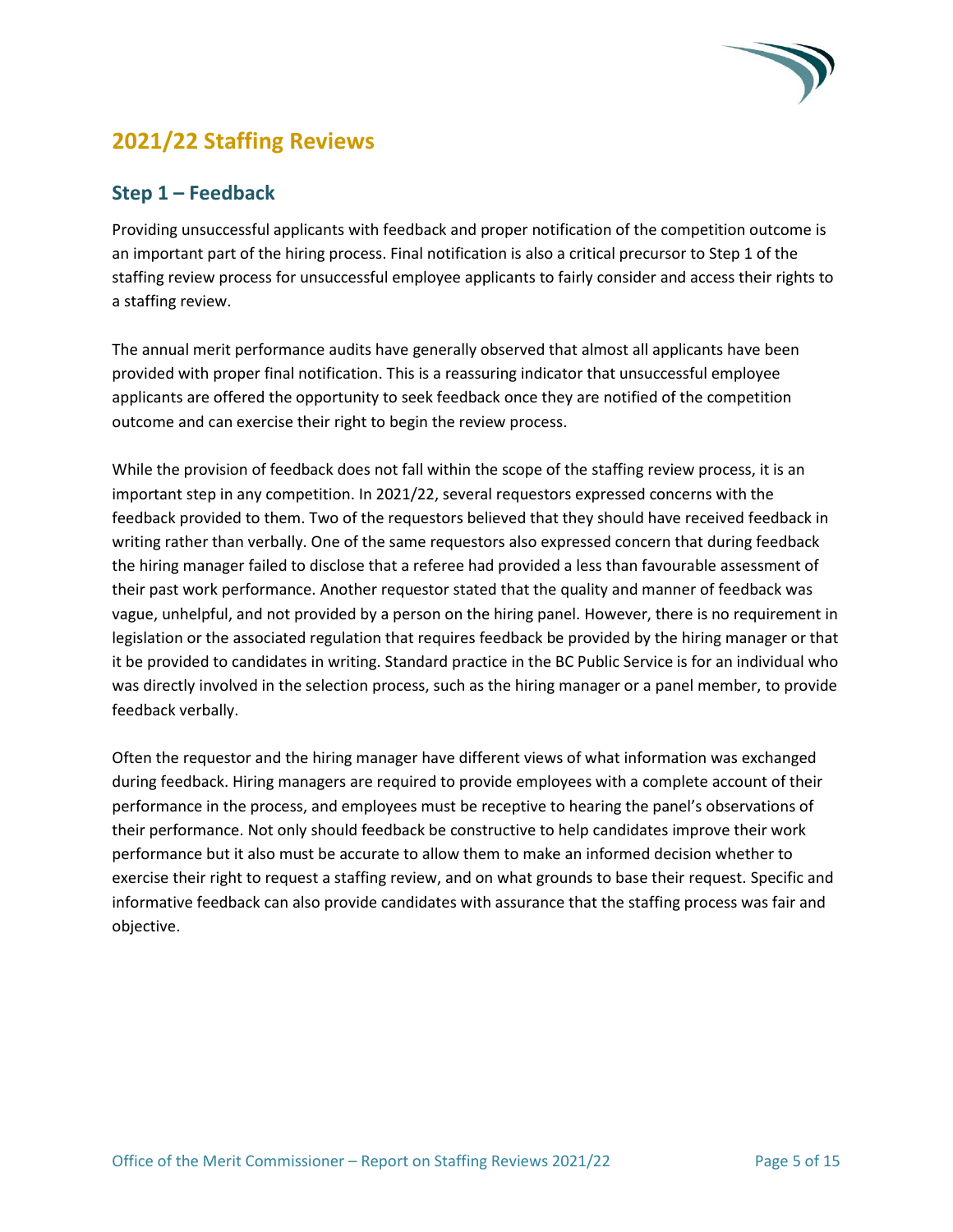

## <span id="page-7-0"></span>**Step 2 – Internal Inquiry**

According to information provided by the BC Public Service Agency and other public service organizations subject to oversight by the Merit Commissioner, 75 internal inquiry requests were considered during 2021/22.

Of the 75 requests:

• 30 were deemed ineligible

For the remaining 45 requests, an internal inquiry was conducted.

- In 43 of these cases, the deputy minister or head of the organization upheld, i.e. supported, the appointment decisions.
- In two cases, the deputy minister or head of the organization directed the hiring panel to reconsider the appointment decisions.

Of the 45 appointments where an internal inquiry was completed:

• Five involved competitions for excluded positions which are ineligible for Step 3 of the staffing review process.

This left 40 appointment decisions for which a requestor may have sought a further staffing review by the Merit Commissioner.

#### <span id="page-7-1"></span>**Step 3 – Requests for Review**

In 22 of the 40 eligible appointment decisions, the unsuccessful employee applicant requested a review by the Merit Commissioner.

The percentage of requests that advanced from Step 2 to Step 3 this year (55%) was considerably higher compared to the previous two fiscal years, where the percentages were 25% and 39%.

Chart 1 illustrates the number of review requests submitted to the Merit Commissioner and the number of reviews undertaken since 2017/18.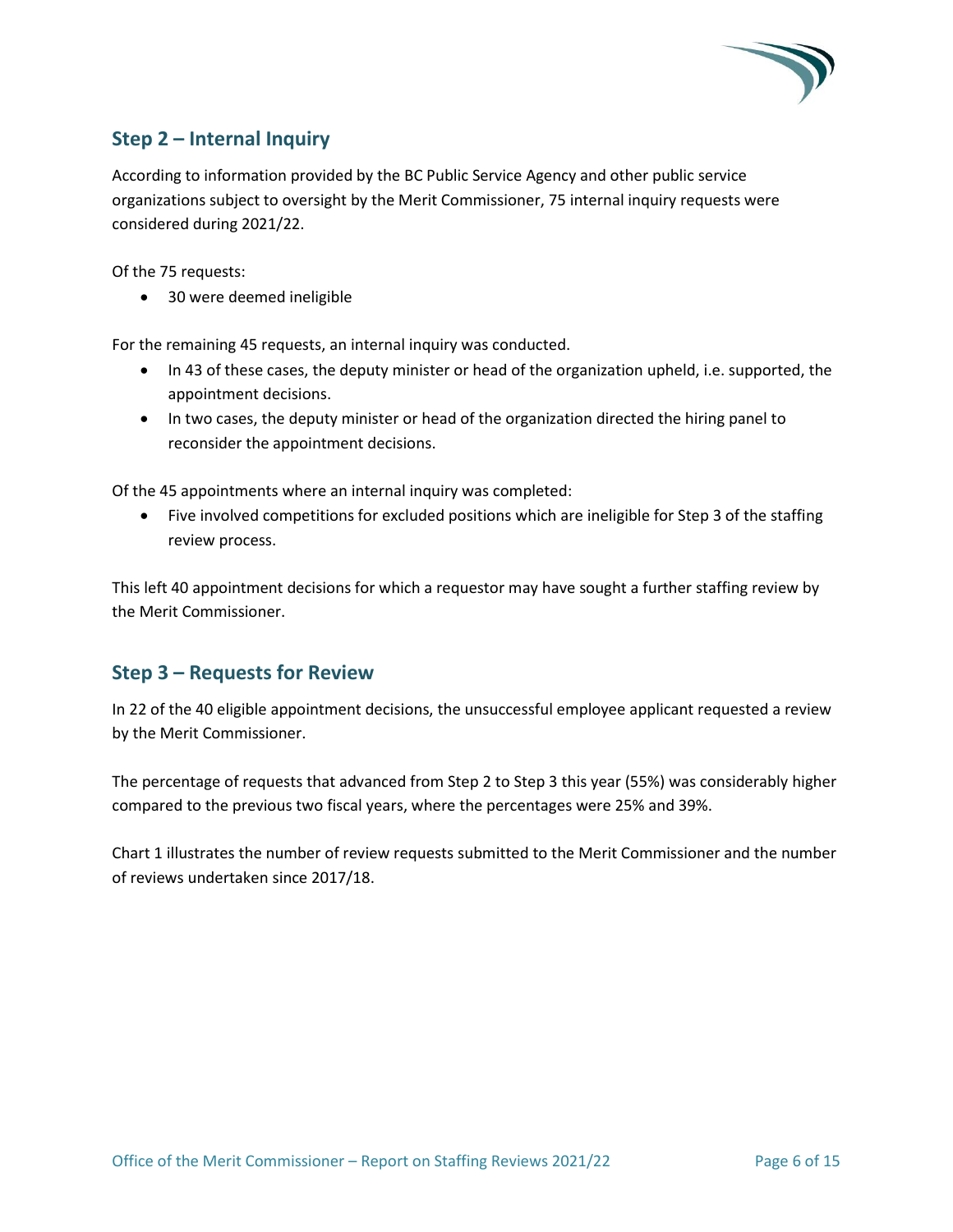



The number of requests for review received in relation to the total number of permanent and long-term temporary appointments made in the BC Public Service continues to remain very low.



The Office of the Merit Commissioner has an established 30-day target to issue decisions following receipt of the competition documents.

For the review requests received in 2021/22, the Merit Commissioner issued decisions:

- between 19 and 36 days of receiving the documentation; and
- with an average response time of 28 days.

Of the 22 reviews requests submitted in 2021/22:

- 19 decisions were issued, 18 in 2021/22 and 1 at the start of 2022/23;
- two were determined to be ineligible; and
- one was withdrawn.

Of the 19 decisions issued:

- all were for permanent appointments;
- ten involved external competitions and nine involved internal competitions; and
- the competitions were held in 10 different ministries/organizations and in various locations around the province.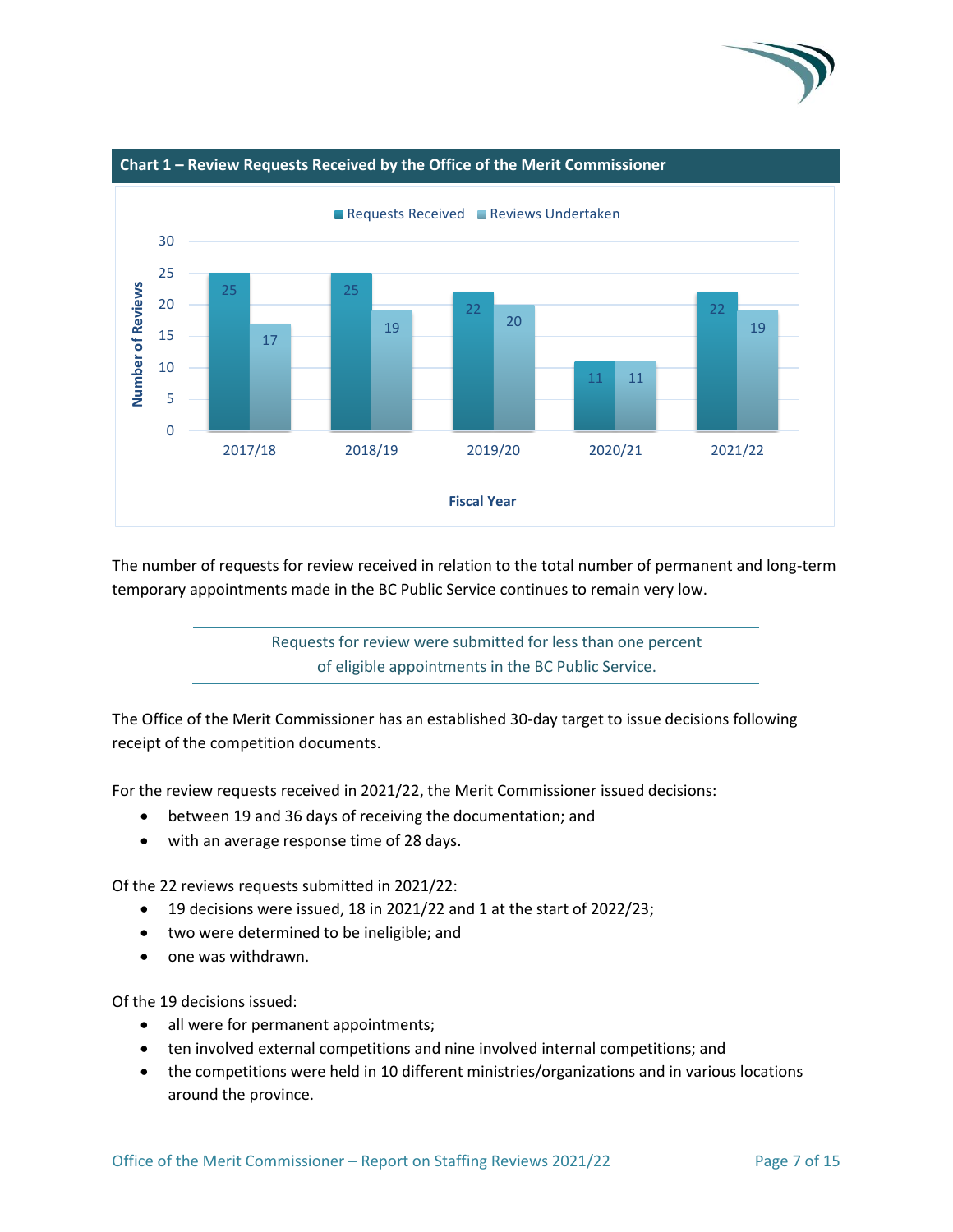

**Results of the Merit Commissioner's Reviews**

In 16 of the 19 reviews conducted, the Merit Commissioner:

- determined that the aspects of the selection process related to the employee's grounds complied with the requirements of section 8(1) of the *Act*; and
- upheld the hiring decision.

In the other three reviews, the Merit Commissioner:

- determined that one or more aspects of the hiring process related to the employee's grounds failed to meet the requirements of section 8(1) of the *Act*; and
- directed a reconsideration of the appointment.

The Merit Commissioner upheld the proposed appointment in 16 of the 19 reviews received and conducted for 2021/22.

In addition, a number of individuals contacted our office during the fiscal year regarding the staffing review process, but were ineligible to request a review. Most of these individuals were members of the public or BC public service employees who wished to express concerns about a specific competition or the general hiring practices within an organization. In some cases, the organization in question was also outside the jurisdiction of the Merit Commissioner (e.g., BC Health Authorities, BC post-secondary institutions, federal institutions). We advised these individuals that the Merit Commissioner did not have the legislated mandate to investigate their concerns and if possible, suggested other avenues for redress. For example, the Office of the Ombudsperson deals with concerns involving the administrative fairness of government decisions or the BC Human Rights Tribunal deals with issues concerning discrimination.

#### <span id="page-9-0"></span>**Grounds for Review**

Requests for a staffing review must be based on the ground(s) that the appointment decision did not comply with section 8(1) of the *Act.* The grounds considered in a staffing review are restricted to those raised to the organization head at Step 2.

There is no limit to the number of grounds an individual may put forward in their request. Further, as there is no prescribed format in which a review request must be submitted, often the requestor's written narrative of interwoven concerns is translated into clear and concrete grounds for review. These grounds are then shared with the requestor by the Office of the Merit Commissioner and either confirmed or revised, if required.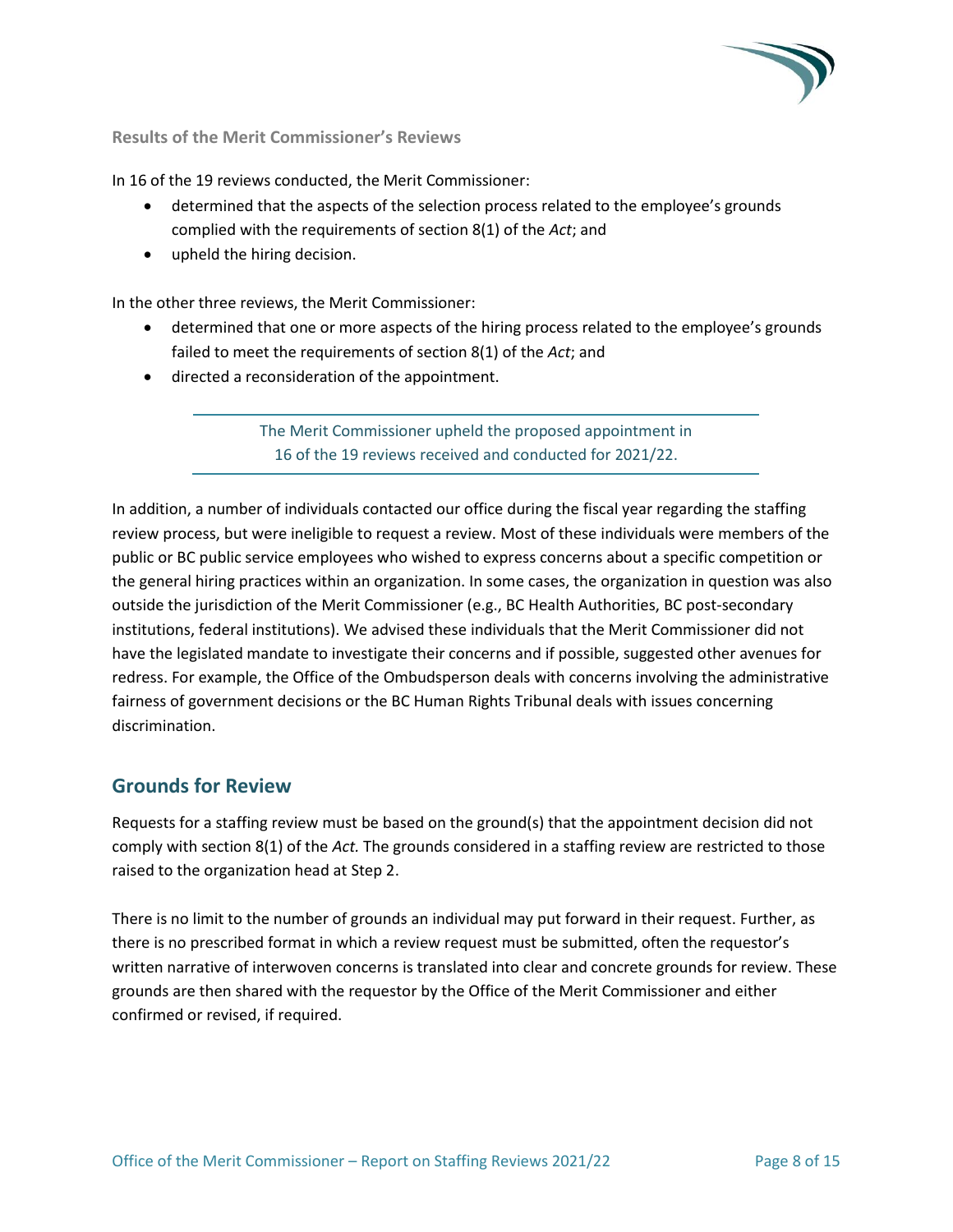

In 17 of the 19 reviews conducted in 2021/22, we identified more than one ground, and in one case, we identified six grounds for review. Only two of the reviews had a single ground. The following chart categorizes the grounds and the number of each type.



# **GROUNDS FOR REVIEW 2021/22**

The following section examines notable elements or themes that were identified in requestors' grounds.

#### **Merit Process and Factors**

A frequently-cited ground for review was that the hiring process did not adequately assess one or more factors of merit – in particular, experience, knowledge or skills, or a combination thereof. Several of the requestors felt their directly-related experience either working in similar positions or acting in the position under competition, should have been awarded greater credit. Others believed they were more meritorious or better qualified than the successful candidate and therefore thought the hiring process did not properly assess all the factors of merit.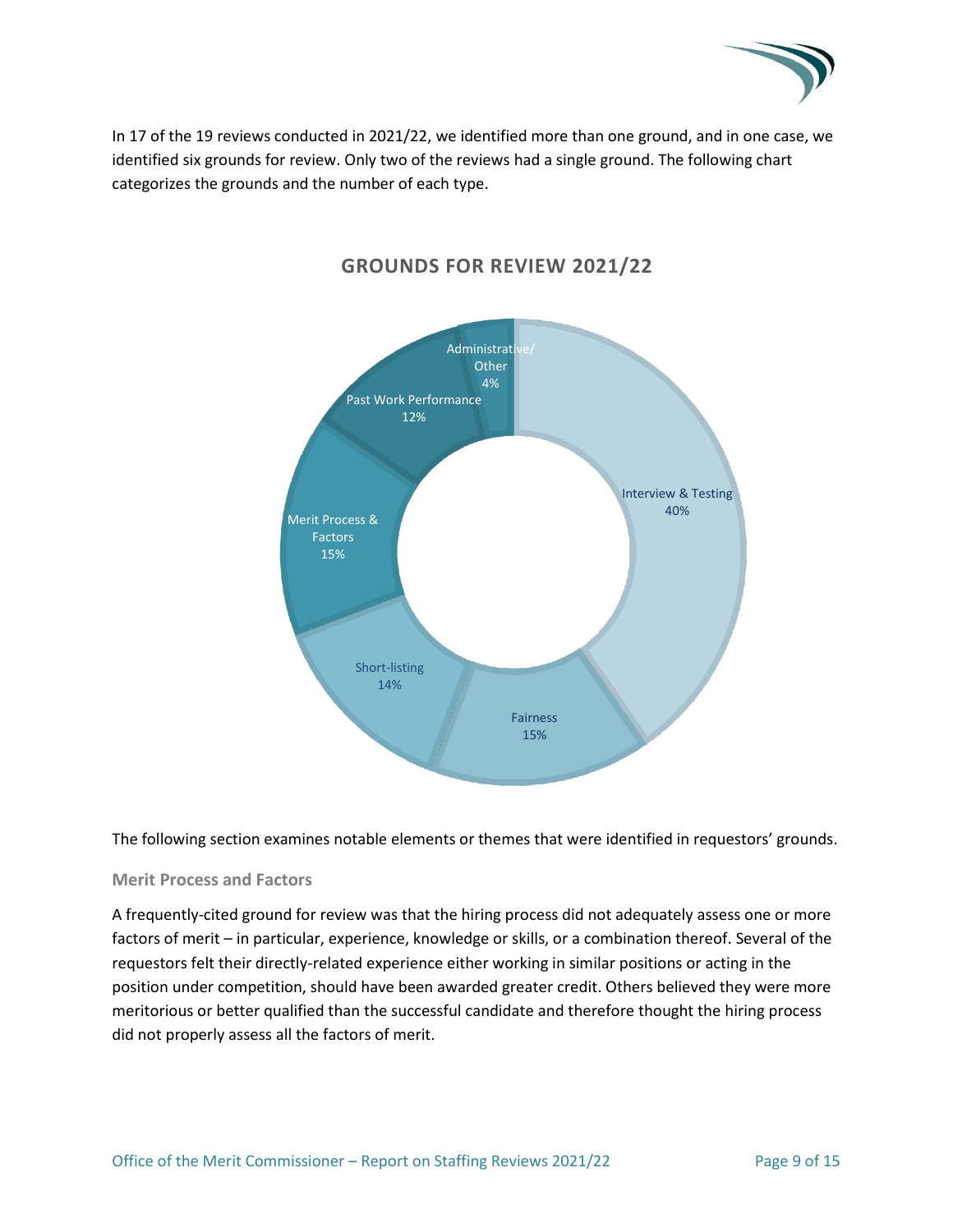

While the *Act* lays out the factors of merit which must be considered, it also requires appointments be the result of a process designed to appraise the knowledge, skills and abilities of eligible applicants, placing an additional emphasis on the assessments of these factors. This process provides a common basis upon which the panel can differentiate among candidates and determine who is best qualified for the position. While directly-related experience acting in the job or performing some of the functions may provide candidates an opportunity to be more competitive, there is nothing in the *Act* that requires greater consideration of this type of experience.

In all of the reviewed competitions, the panel used a tiered process in which the factors of merit were considered at different stages. Some requestors had more years of related experience or more directly relevant experience than others; however, these qualifications were assessed during short-listing on a pass/fail basis with those who met the minimum requirements advancing. It is in the subsequent assessments that individuals were required to demonstrate the extent of the knowledge, skills and abilities they had acquired relative to other candidates. In these cases, the requestors appeared wellqualified for the positions; however, there were other candidates who were able to better demonstrate their capabilities related to the job. The reviews found that the factors of merit were given sufficient and fair consideration consistent with the principle of merit.

One requestor expressed concern that they were not successful in a competition when they had previously been successful and placed on an eligibility list for the same position. There are many reasons why competitions for the same position vary including the strength of the applicant pool and individual candidate performance. As a result, the Merit Commissioner does not consider whether consistency has been maintained between competitions. Instead, the Merit Commissioner considers whether consistency was maintained within the competition under review.

#### **Short-listing**

A few requestors expressed concerns with the fairness of the short-listing process. It is regular practice in the BC Public Service to determine which applicants meet the basic requirements through checking applications for mandatory qualifications and, sometimes, preferred qualifications. The qualifications reviewed at this stage are usually education and experience (two factors of merit in the *Act*) and other easily identifiable requirements (e.g., certifications, licenses, training courses).

In two requests for review, while the requestors believed that they had demonstrated the qualifications necessary for short-listing, the review concluded the panel's determination that they had not, was reasonable. In both cases, it was evident that the requestors' applications did not contain the information stated as required in either the notice or the self-assessment questionnaire. It is the panel's responsibility to clearly state the qualifications and application requirements necessary to be considered; however, the onus is on the applicant to clearly demonstrate they have the qualifications and to abide by any application requirements.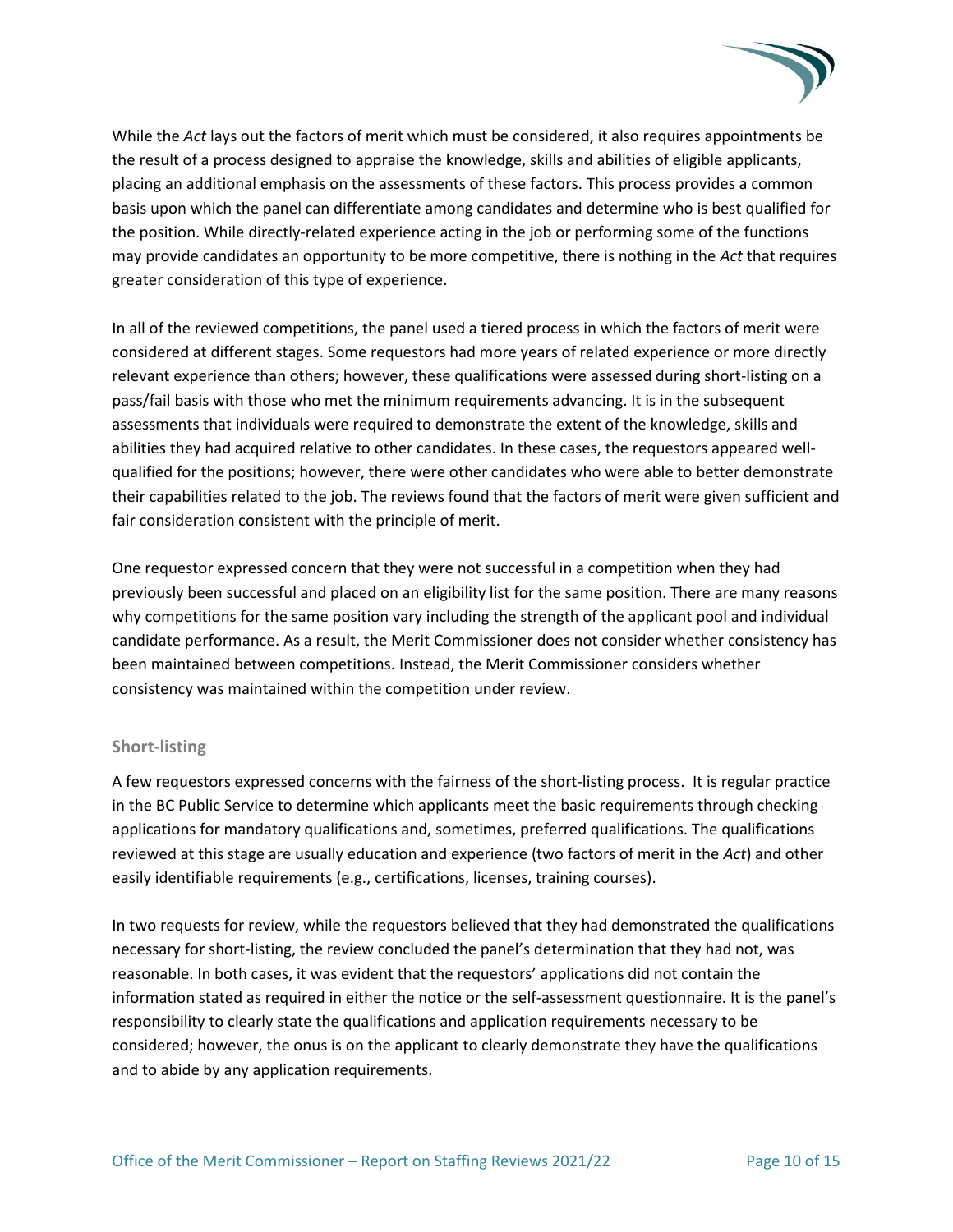

In two other staffing reviews, flaws in the process were identified. In one process, the requestor asserted that due to inaccurate punctuation they misinterpreted a question on the self-assessment questionnaire and as a result, they were not short-listed. The review found that the description of the required qualification in the job profile and posting, and the associated question, were poorly structured and easily misunderstood. The review concluded that, given the design of the question, the panel's determination that the candidate had not demonstrated the requirement was unfair, and the Merit Commissioner directed a reconsideration.

In the other process, one of the requirements to be short-listed was several years of a specific type of experience. While the instructions indicated that a cover letter and resumes were necessary to apply, the panel credited applicants with the required experience only where it was expressly stated as part of a specific job and time period in the same location in one of the two documents. Although it was evident that several applicants including the requestor had the requisite experience, the panel did not cross reference sections within a document or consider the information provided in the two documents as a whole. A fairer short-listing process would have been based on merit criteria rather than consideration of where and how the required information was presented in applications. The review concluded the unduly rigid assessment of applications was not a fair means of identifying candidates who met the requirements and as a result, a reconsideration was directed.

#### **Interviewing and Testing**

The majority of the grounds involved methods of assessment, in particular, a number of candidates asserted that their responses to written tests and/or interviews were not fairly marked. Typically, knowledge, skills and behavioural competencies required for the position are assessed through various means such as interviews, written exercises, standardized tests, and presentations. For each means of assessment, there must be some form of substantive marking criteria (e.g., behavioural interpretative guides, answer keys, or expected elements of a response).

To consider the most frequent grounds that involved marking, all related materials were examined for the requestors and a number of other candidates including questions, responses and marking criteria. The intent of the analysis was not to remark candidate responses but to determine if the panel was consistent and fair in their assessment. It was apparent in all the processes that the panels used structured means of assessing knowledge, skills and competencies that were relevant to the duties and, in most cases, stated in the job profile. There were also marking criteria for each method which the panel used to guide their marking. Further, the point scores awarded to candidate responses were reasonable based on the expected responses, and answers were consistently marked across candidates.

An unusual ground involving marking came from a requestor who asserted that it was inappropriate to use behavioural interpretive guides to mark written assignments. The underlying premise of behaviourally-based assessment is that past performance is the best predictor of future performance. While conventionally this method is used for interviews, it can be reasonably extended to other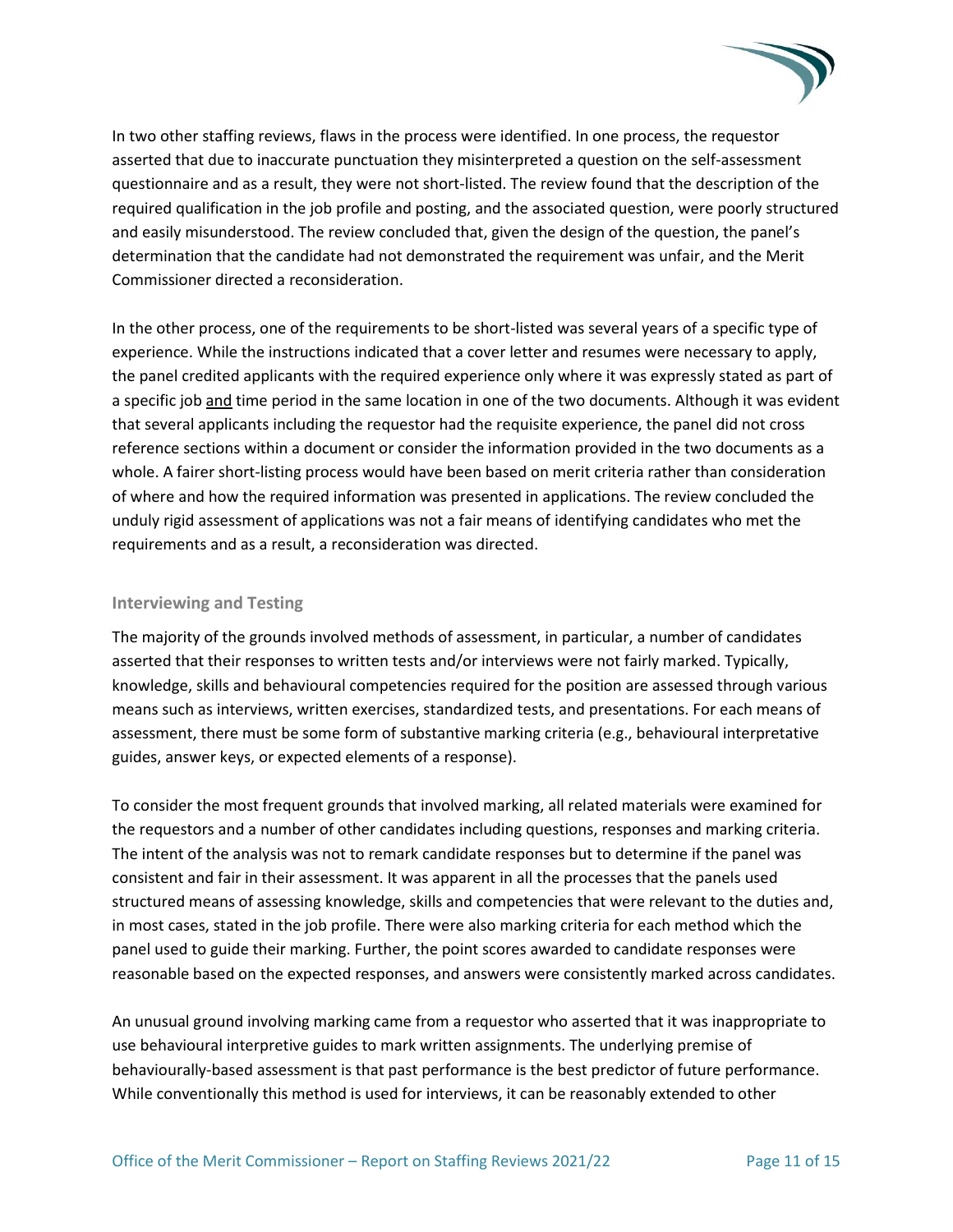

assessments such as written assignments where, in order to complete the assignment, candidates must demonstrate the behaviour being assessed.

Several other interviewing and testing grounds involved whether a behavioural interview question or a test question was appropriate given the candidate had not had to exhibit that behaviour in the past or they believed the level of skill required was not necessary for the job. According to the *Public Service Act*, the factors of merit (e.g., experience, knowledge and skill) must be considered based on the nature of the duties to be performed. As such, assessment questions must be designed for the needs of the position as opposed to the experience of the individual applicants. From an examination of the evidence in these processes, the reviews found the contested questions were both objective and appropriate for the job.

One review, in which a serious flaw was identified, questioned the fairness of the test administration. The requestor advised that a distraction during a test negatively impacted their performance. In this competition, several groups of candidates underwent a timed test. During the test for the first group, which included the requestor, a problem was identified with the test which created confusion and took the proctors some of the allotted time to resolve. While the panel tried to rectify the issue by eliminating the problem portion of the test, the first group had a different test experience than the subsequent groups. Both the initial distraction and the attempts to resolve the problem impacted the time the first group had to complete the test. The review concluded that some candidates had less time to complete the test and the Merit Commissioner directed a reconsideration.

In a few other cases, requestors expressed concerns that their interview score had been negatively impacted for reading their competency examples from notes when in their view, they had not. In examining the interview materials for these processes, it was clear that more than one panel member recorded similar observations when the requestors and others were perceived to be reading. Often, candidates are given a period of time to prepare their competency examples prior to the interview. A risk to this approach is that candidates may deliver over-prepared responses that do not demonstrate their true qualifications. To mitigate rehearsed responses, it is standard practice in the BC Public Service to advise candidates not to read from their notes and to downgrade scores or disqualify candidates who do so. The reviews noted that candidates had been treated fairly and consistently in these cases.

#### **Past Work Performance**

Only two requests had grounds involving past work performance. In accordance with the *Act*, past work performance is one of the factors of merit to be considered in a selection process. Also, the BC Public Service hiring policy requires an assessment of past work performance be conducted with a supervisor or equivalent.

One request had several grounds involving the way in which past work performance had been assessed. Of note were concerns that the referees had provided inaccurate and potentially confidential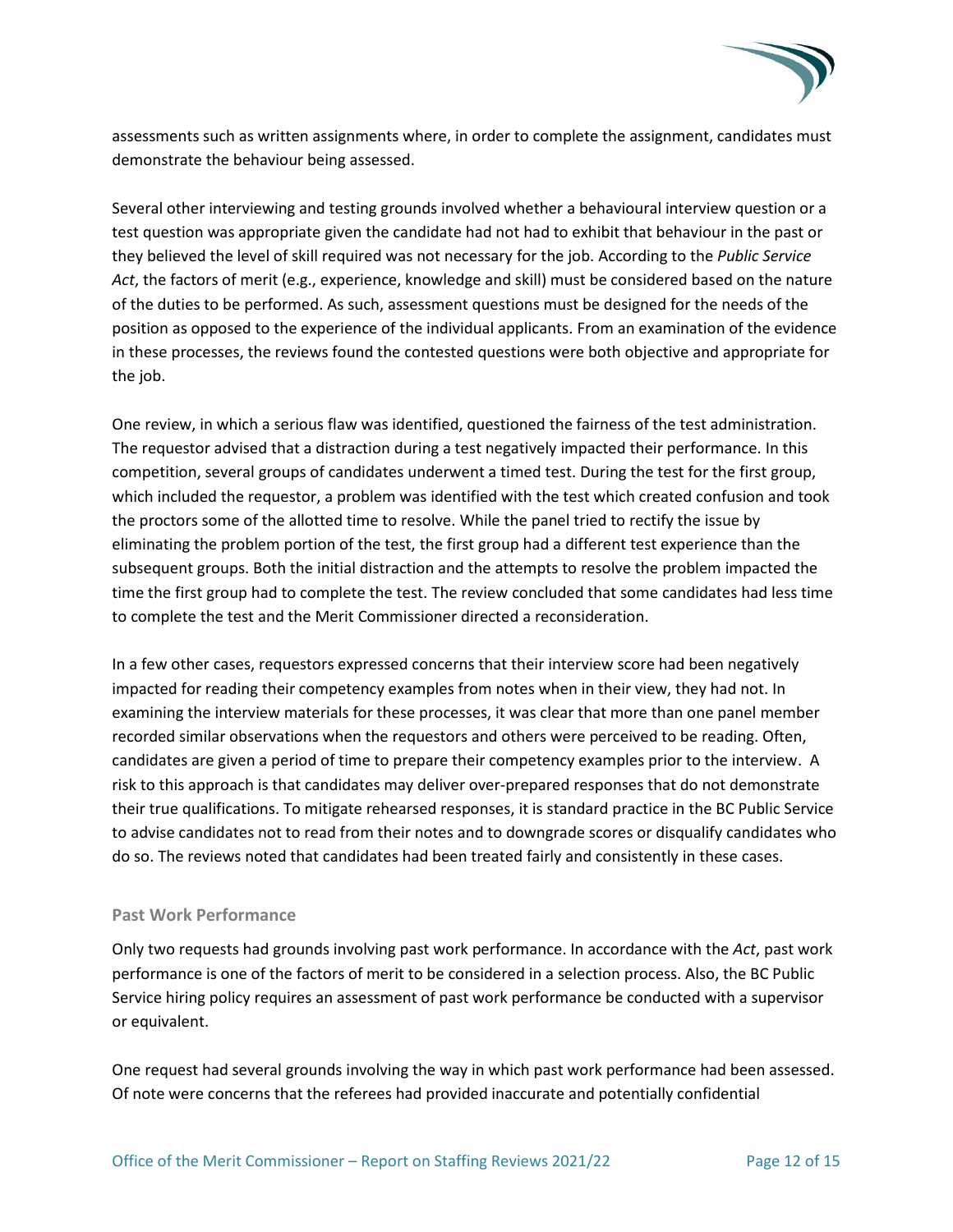

performance information that was contradictory to documented performance appraisals. An examination of the reference materials confirmed the referees were supervisors who were best positioned to speak to the candidates' work, and that their performance observations were balanced and consistent with each other. It is not uncommon for employees to have a different view of their performance than that of their supervisor, or than that of the panel who assess candidates' performance in the context of the vacant position.

While there is no legislative or policy requirement that requires a panel to consider candidates' performance appraisals as a part of assessing past work performance, BC Public Service hiring policy does require at least one reference from a supervisor or equivalent. Further, assessing a candidate's past work performance for a new job and providing performance appraisals to employees in their current position are distinctly different processes and are completed for different purposes. While both evaluate employees' performance, the requirements or standards for the position under recruitment differ from those assessed in the candidate's regular position, and the assessment is conducted by different assessors.

#### **Fairness**

Several requestors expressed concerns with the objectivity of one or more panel members. A fair competition is one where applicants are treated equitably and reasonably throughout the process.

While one requestor asserted that panel members were biased against them, most requestors stated that other candidates had been favoured for various reasons including friendships or mentorships with panel members, or having a similar work background as a panel member. It is not uncommon for panel members to have a friendships or work relationship with a candidate(s) and it does not necessarily mean the panel cannot conduct an objective process where these circumstances exist. It is by adhering to good staffing practices such as convening a multiple person panel, asking the same questions of all candidates, and having established marking criteria, that potential bias is mitigated. All the competitions had these safeguards in place and the examinations of the marking of candidate responses found no evidence that any of these requestors had been treated unfairly.

#### **Out of Scope Grounds**

According to section 19 of the *Public Service Act,* requests for reviews by the Merit Commissioner may be made based on the belief that section 8(1) of the *Act* was contravened. Section 8(1) of the *Act* requires appointments to be based on the principle of merit and the result of a process designed to assess knowledge, skills and abilities. Further, the Merit Commissioner may only consider grounds based on those submitted to the organization head at the internal inquiry stage. On occasion, a ground or part of a ground submitted by the requestor may not fall within the parameters of this section and we refer to these grounds as "out-of-scope".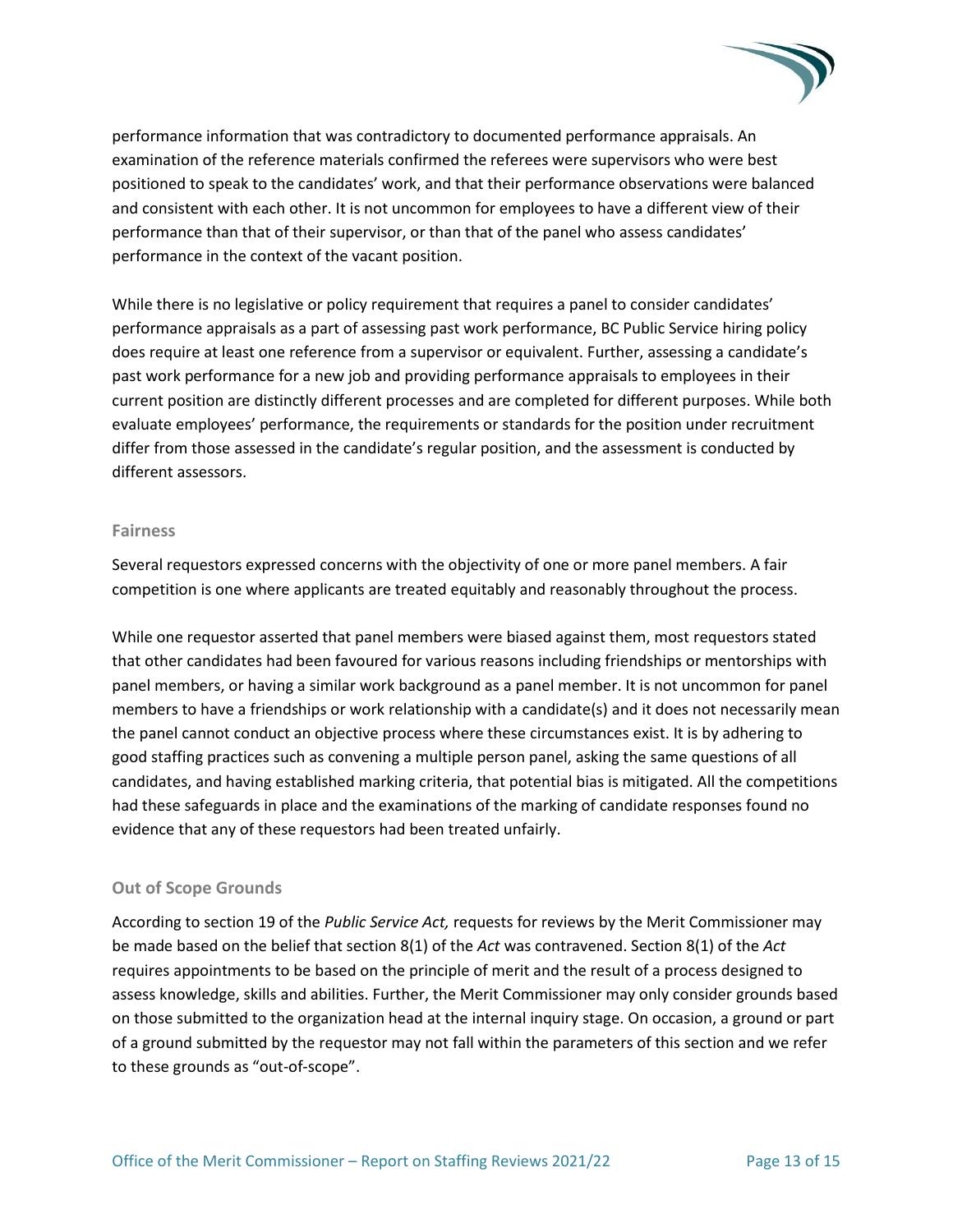

A number of requestors had concerns regarding feedback including that it had not been provided in writing and that the manner in which it was provided was inappropriate (e.g., vague, incomplete, disrespectful). Concerns involving the provision of feedback or other sections of the *Act* (e.g., long-term career development of employees) are outside of the scope of 8(1). However, given the importance of feedback to the review process, the staffing review reports made observations on this communication. See Step 1 Feedback on page 5 of this report.

A number of other grounds or background information cited issues with harassment, discrimination and negative environments in which the requestor currently works. The nature of these issues, while very serious, are not within the Merit Commissioner's mandate. Candidates were advised that there are other established avenues by which they may seek redress including human resources policy, collective agreement provisions and laws (e.g., *BC Human Rights Code*).

In two cases, requestors introduced new grounds that had not formed part of their original submission to the organization head at the internal inquiry stage. Notably, a requestor who had not been properly notified of the names and classifications of the successful candidates at the end of the competition, learned who these individuals were during the internal inquiry and wished to raise a ground involving the appointment of these individuals. While the Merit Commissioner cannot review a new ground, she advised the responsible deputy minister of the error made at the notification stage.

# <span id="page-15-0"></span>**Observations**

This fiscal year of staffing reviews observed several grounds that are raised each year. Notably with respect to requestors, the majority thought their qualifications were not fairly considered. This included grounds where requestors were concerned that their directly-related or wealth of experience, was not given sufficient weight, or their knowledge and skills were not given sufficient credit in the marking process. It is understandable that requestors, particularly those who are acting in the position under competition, have a personal investment and interest in the job and may feel frustrated, underappreciated or embarrassed if unsuccessful in the competition. However, part of the legislative intent of the *Act* is to ensure a fair opportunity for all prospective applicants regardless of their connection to the position in question. As such, our investigation process considers information from all parties and focusses on whether the hiring process was properly designed and conducted, and whether all applicants were treated fairly. While the Merit Commissioner recognizes the courage it requires for requestors to challenge hiring decisions, as an independent decision maker, she is responsible for evaluating evidence and making staffing review decisions on an impartial basis.

Also, of note this year for hiring managers, is the concept of clarity and its significance in a fair hiring process. This concept is important with respect to the initial stages of a competition when establishing clear qualifications, application requirements, the design of assessment questions, as well as the final stage of providing candidates with proper feedback.